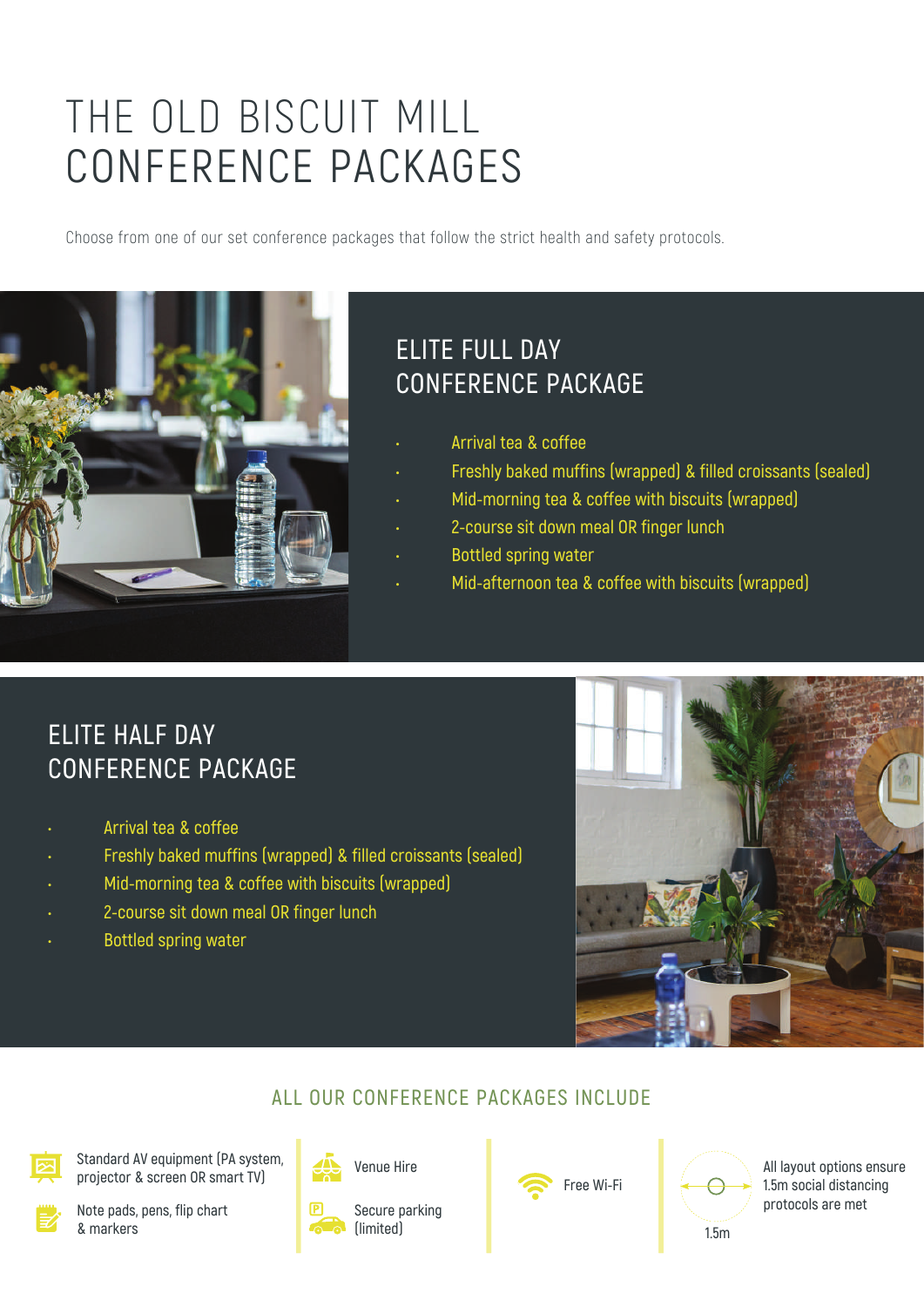

### **SUPERIOR FULL DAY CONFERENCE PACKAGE**

- **Arrival tea & coffee**
- **Freshly baked muffins (wrapped)**
- **Mid-morning tea & coffee with biscuits (wrapped)**
- **2-course sit down meal OR finger lunch**
- **Bottled spring water**
- **Mid-afternoon tea & coffee with biscuits (wrapped)**

#### **SUPERIOR HALF DAY CONFERENCE PACKAGE**

- **Arrival tea & coffee**
- **Freshly baked muffins (wrapped)**
- **Mid-morning tea & coffee with biscuits (wrapped)**
- **2-course sit down meal OR finger lunch**
- **Bottled spring water**





# **SUNRISE BREAKFAST CONFERENCE PACKAGE**

- **Arrival tea & coffee**
- **The Old Biscuit Mill Breakfast**
- **Fresh fruit juice**
- **Mid-morning tea & coffee**
- **Bottled spring water**